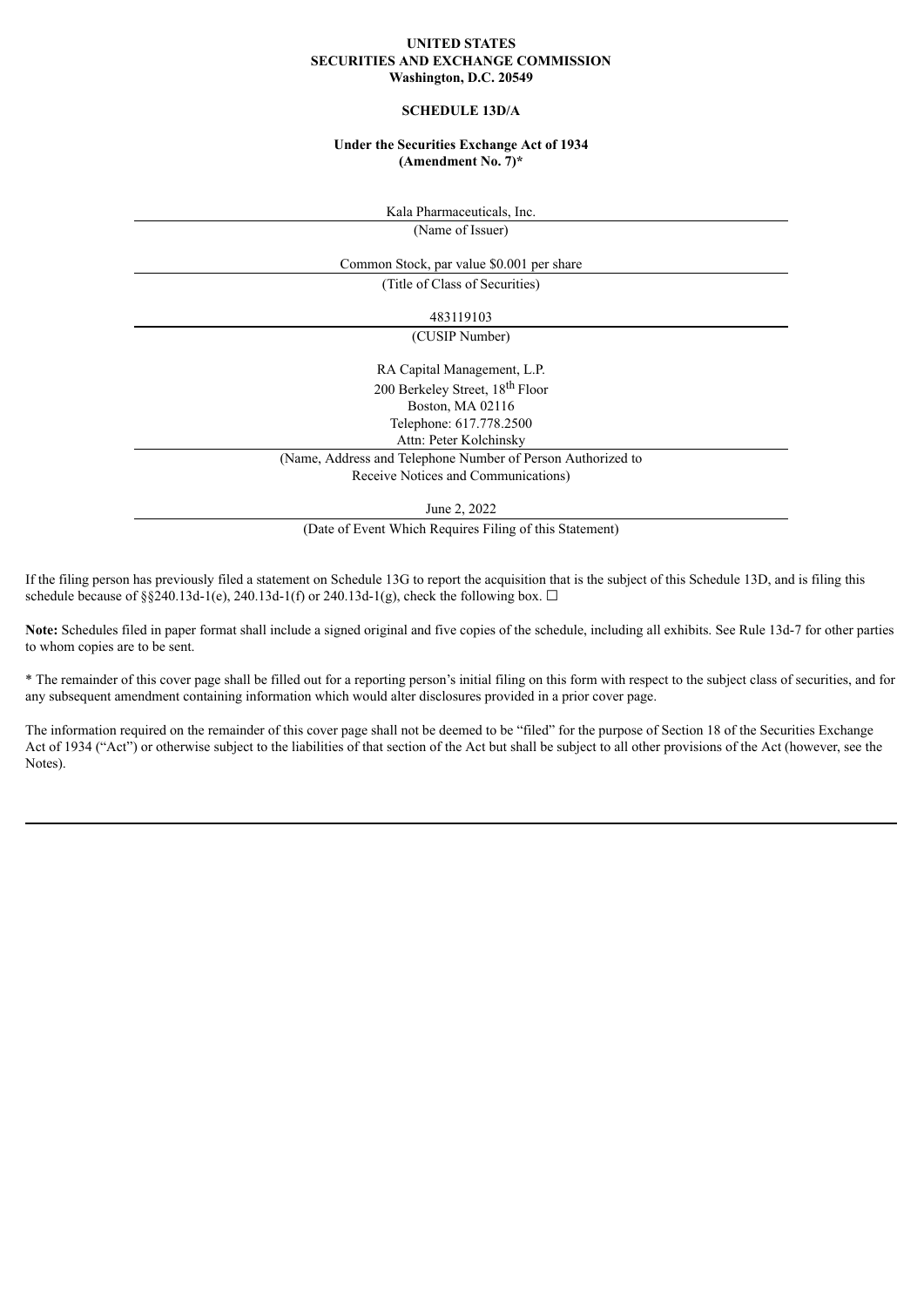| $\mathbf{1}$   | Names of Reporting Persons.                                         |                                                                                           |  |
|----------------|---------------------------------------------------------------------|-------------------------------------------------------------------------------------------|--|
|                |                                                                     | RA Capital Management, L.P.                                                               |  |
| $\overline{2}$ | Check the Appropriate Box if a Member of a Group (See Instructions) |                                                                                           |  |
|                | (a)                                                                 |                                                                                           |  |
|                | (b)                                                                 |                                                                                           |  |
| 3              | SEC Use Only                                                        |                                                                                           |  |
| $\overline{4}$ |                                                                     | Source of Funds (See Instructions):                                                       |  |
|                |                                                                     |                                                                                           |  |
| 5              | AF                                                                  | Check if disclosure of legal proceedings is required pursuant to Items $2(d)$ or $2(e)$ : |  |
|                |                                                                     |                                                                                           |  |
|                | $\Box$                                                              |                                                                                           |  |
| 6              | Citizenship or Place of Organization.                               |                                                                                           |  |
|                | <b>Delaware</b>                                                     |                                                                                           |  |
|                | Number                                                              | Sole Voting Power 0 shares<br>7                                                           |  |
|                | of Shares<br>Beneficially                                           | Shared Voting Power 3,412,868 shares<br>8                                                 |  |
|                | Owned by<br>Each                                                    | Sole Dispositive Power 0 shares<br>9                                                      |  |
|                | Reporting<br>Person With                                            | 10 Shared Dispositive Power 3,412,868 shares                                              |  |
|                |                                                                     |                                                                                           |  |
| 11             | Aggregate Amount Beneficially Owned by Each Reporting Person        |                                                                                           |  |
|                | 3,412,868 shares                                                    |                                                                                           |  |
| 12             |                                                                     | Check if the Aggregate Amount in Row (11) Excludes Certain Shares (See Instructions)      |  |
|                | □                                                                   |                                                                                           |  |
| 13             |                                                                     | Percent of Class Represented by Amount in Row (11)                                        |  |
|                | $4.7\%$ <sup>1</sup>                                                |                                                                                           |  |
| 14             |                                                                     | Type of Reporting Person (See Instructions)                                               |  |
|                | IA, PN                                                              |                                                                                           |  |
|                |                                                                     |                                                                                           |  |

<sup>&</sup>lt;sup>1</sup> The reporting person is the beneficial owner of **3,412,868** shares of the Issuer's Common Stock which constitute approximately 4.7% of the class outstanding. The percentage calculation assumes that there are currently 72,634,005 outstanding shares of Common Stock of the Issuer, based on the Issuer's Form 10-Q as filed with the Securities and Exchange Commission ("SEC") on May 16, 2022 and giving effect to 40,000 vested Restricted Share Units issued to Mr. Rajeev Shah for the benefit of RA Capital.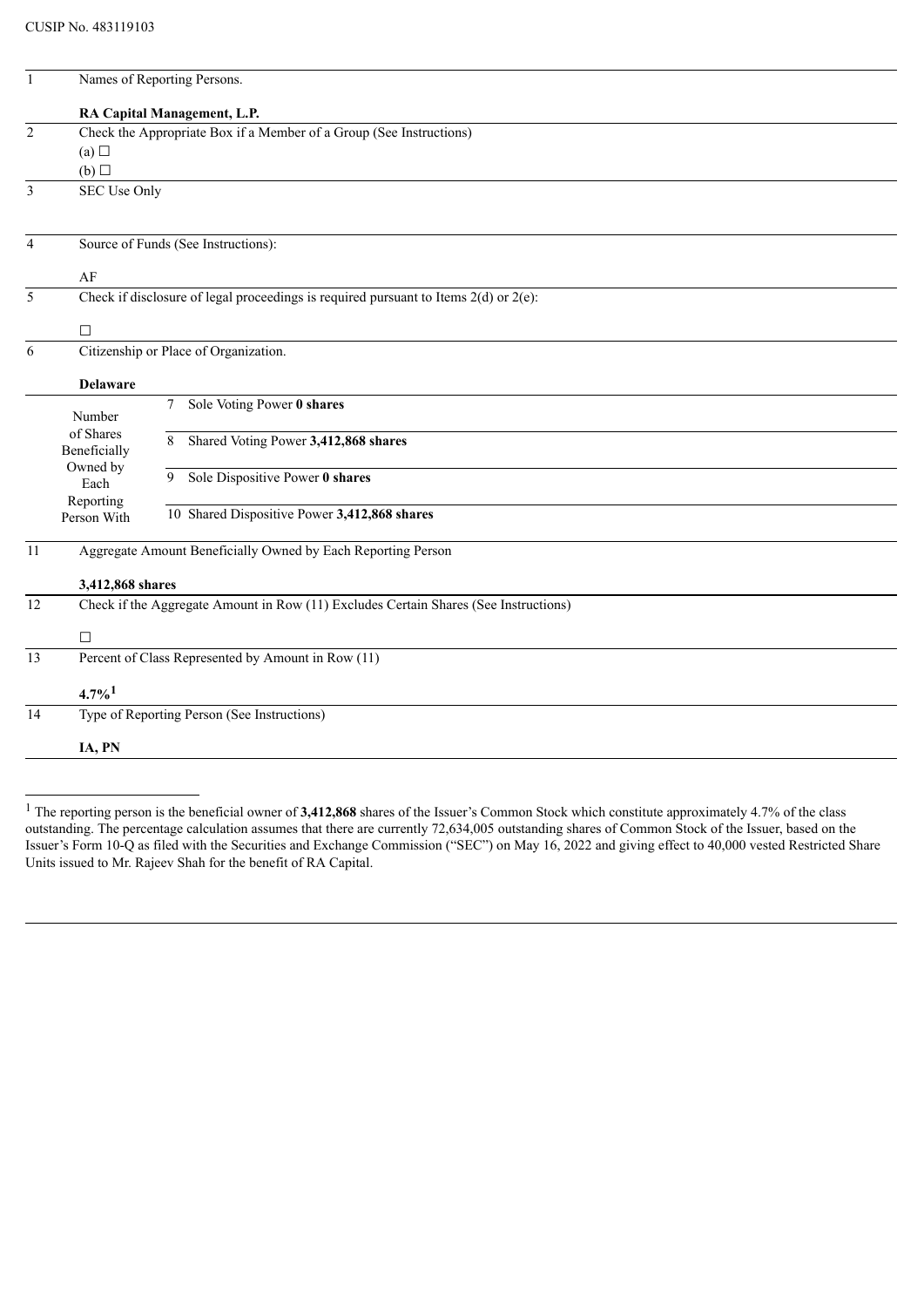| $\mathbf{1}$   | Names of Reporting Persons.                                                               |                                                              |  |  |  |
|----------------|-------------------------------------------------------------------------------------------|--------------------------------------------------------------|--|--|--|
|                | <b>Peter Kolchinsky</b>                                                                   |                                                              |  |  |  |
| $\overline{2}$ | Check the Appropriate Box if a Member of a Group (See Instructions)                       |                                                              |  |  |  |
|                | (a)<br>(b)                                                                                |                                                              |  |  |  |
| 3              | SEC Use Only                                                                              |                                                              |  |  |  |
|                |                                                                                           |                                                              |  |  |  |
| $\overline{4}$ | Source of Funds (See Instructions):                                                       |                                                              |  |  |  |
|                | AF                                                                                        |                                                              |  |  |  |
| 5              | Check if disclosure of legal proceedings is required pursuant to Items $2(d)$ or $2(e)$ : |                                                              |  |  |  |
|                | $\Box$                                                                                    |                                                              |  |  |  |
| 6              | Citizenship or Place of Organization.                                                     |                                                              |  |  |  |
|                | <b>United States</b>                                                                      |                                                              |  |  |  |
|                | Number<br>of Shares<br>Beneficially<br>Owned by<br>Each<br>Reporting<br>Person With       | Sole Voting Power 0 shares<br>$\tau$                         |  |  |  |
|                |                                                                                           | Shared Voting Power 3,412,868 shares<br>8                    |  |  |  |
|                |                                                                                           | Sole Dispositive Power 0 shares<br>9                         |  |  |  |
|                |                                                                                           | 10 Shared Dispositive Power 3,412,868 shares                 |  |  |  |
| 11             |                                                                                           | Aggregate Amount Beneficially Owned by Each Reporting Person |  |  |  |
|                | 3,412,868 shares                                                                          |                                                              |  |  |  |
| 12             | Check if the Aggregate Amount in Row (11) Excludes Certain Shares (See Instructions)      |                                                              |  |  |  |
|                | $\Box$                                                                                    |                                                              |  |  |  |
| 13             |                                                                                           | Percent of Class Represented by Amount in Row (11)           |  |  |  |
|                | $4.7\%$ <sup>2</sup>                                                                      |                                                              |  |  |  |
| 14             |                                                                                           | Type of Reporting Person (See Instructions)                  |  |  |  |
|                | HC, IN                                                                                    |                                                              |  |  |  |
|                |                                                                                           |                                                              |  |  |  |

<sup>2</sup> The reporting person is the beneficial owner of **3,412,868** shares of the Issuer's Common Stock which constitute approximately 4.7% of the class outstanding. The percentage calculation assumes that there are currently 72,634,005 outstanding shares of Common Stock of the Issuer, based on the Issuer's Form 10-Q as filed with the Securities and Exchange Commission ("SEC") on May 16, 2022 and giving effect to 40,000 vested Restricted Share Units issued to Mr. Rajeev Shah for the benefit of RA Capital.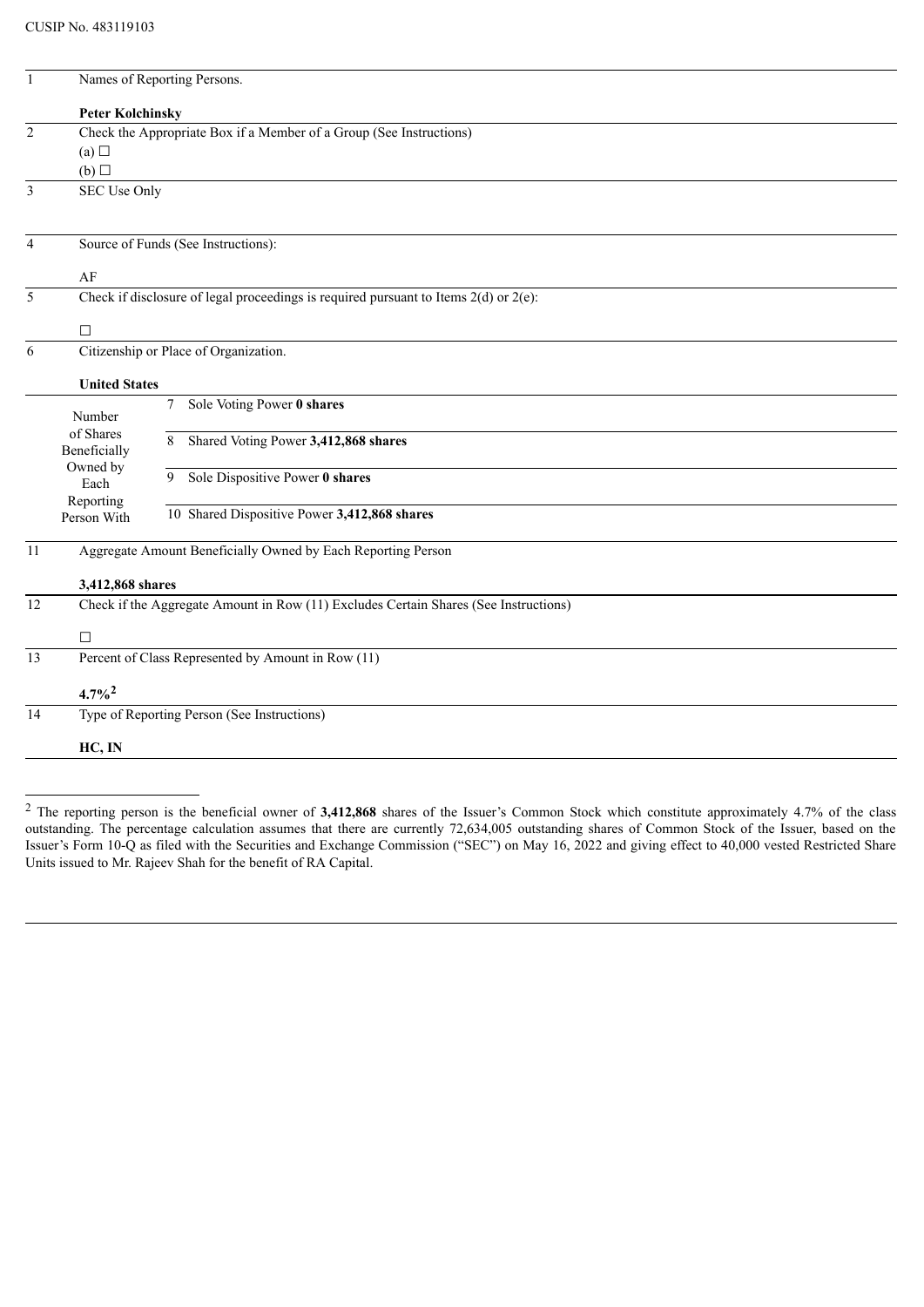| $\mathbf{1}$   | Names of Reporting Persons.                                                               |                                                              |  |  |  |
|----------------|-------------------------------------------------------------------------------------------|--------------------------------------------------------------|--|--|--|
|                | Rajeev Shah                                                                               |                                                              |  |  |  |
| $\overline{2}$ | Check the Appropriate Box if a Member of a Group (See Instructions)                       |                                                              |  |  |  |
|                | (a)<br>(b)                                                                                |                                                              |  |  |  |
| $\overline{3}$ | <b>SEC Use Only</b>                                                                       |                                                              |  |  |  |
|                |                                                                                           |                                                              |  |  |  |
| 4              | Source of Funds (See Instructions):                                                       |                                                              |  |  |  |
|                | AF                                                                                        |                                                              |  |  |  |
| 5              | Check if disclosure of legal proceedings is required pursuant to Items $2(d)$ or $2(e)$ : |                                                              |  |  |  |
|                | □                                                                                         |                                                              |  |  |  |
| 6              | Citizenship or Place of Organization.                                                     |                                                              |  |  |  |
|                | <b>United States</b>                                                                      |                                                              |  |  |  |
|                | Number<br>of Shares<br>Beneficially<br>Owned by<br>Each<br>Reporting                      | Sole Voting Power 0 shares<br>7                              |  |  |  |
|                |                                                                                           | Shared Voting Power 3,412,868 shares<br>8                    |  |  |  |
|                |                                                                                           | Sole Dispositive Power 0 shares<br>9                         |  |  |  |
|                | Person With                                                                               | 10 Shared Dispositive Power 3,412,868 shares                 |  |  |  |
| 11             |                                                                                           | Aggregate Amount Beneficially Owned by Each Reporting Person |  |  |  |
|                | 3,412,868 shares                                                                          |                                                              |  |  |  |
| 12             | Check if the Aggregate Amount in Row (11) Excludes Certain Shares (See Instructions)      |                                                              |  |  |  |
|                | □                                                                                         |                                                              |  |  |  |
| 13             |                                                                                           | Percent of Class Represented by Amount in Row (11)           |  |  |  |
|                | $4.7\%^{3}$                                                                               |                                                              |  |  |  |
| 14             |                                                                                           | Type of Reporting Person (See Instructions)                  |  |  |  |
|                | HC, IN                                                                                    |                                                              |  |  |  |
|                |                                                                                           |                                                              |  |  |  |

<sup>&</sup>lt;sup>3</sup> The reporting person is the beneficial owner of 3,412,868 shares of the Issuer's Common Stock which constitute approximately 4.7% of the class outstanding. The percentage calculation assumes that there are currently 72,634,005 outstanding shares of Common Stock of the Issuer, based on the Issuer's Form 10-Q as filed with the Securities and Exchange Commission ("SEC") on May 16, 2022 and giving effect to 40,000 vested Restricted Share Units issued to Mr. Rajeev Shah for the benefit of RA Capital.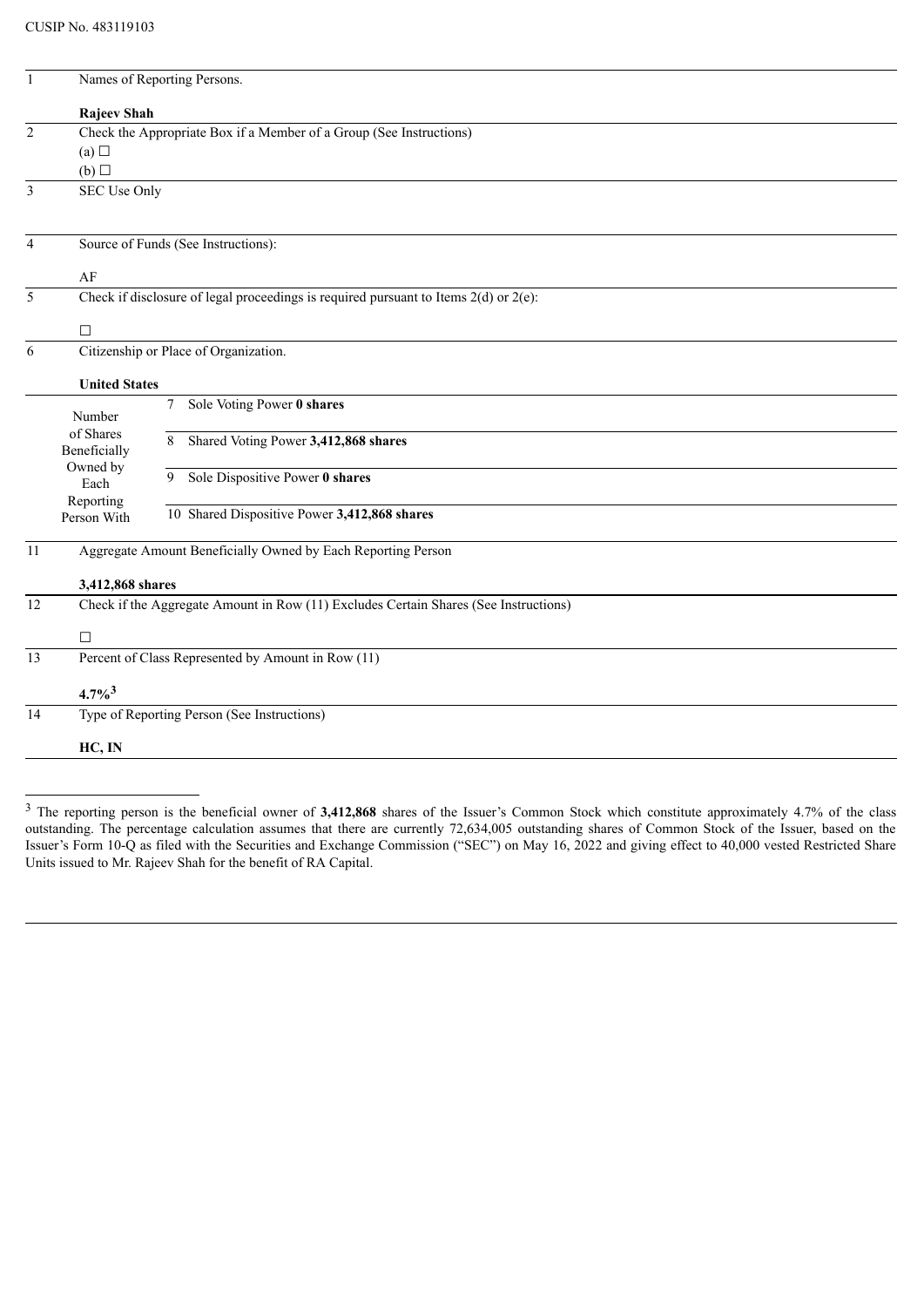| $\mathbf{1}$   |                                                                                                          | Names of Reporting Persons.                        |  |  |
|----------------|----------------------------------------------------------------------------------------------------------|----------------------------------------------------|--|--|
|                |                                                                                                          | RA Capital Healthcare Fund, L.P.                   |  |  |
| $\overline{2}$ | Check the Appropriate Box if a Member of a Group (See Instructions)                                      |                                                    |  |  |
|                | (a)                                                                                                      |                                                    |  |  |
|                | (b)                                                                                                      |                                                    |  |  |
| 3              | SEC Use Only                                                                                             |                                                    |  |  |
| $\overline{4}$ |                                                                                                          |                                                    |  |  |
|                |                                                                                                          | Source of Funds (See Instructions):                |  |  |
|                | <b>WC</b>                                                                                                |                                                    |  |  |
| 5              | Check if disclosure of legal proceedings is required pursuant to Items $2(d)$ or $2(e)$ :                |                                                    |  |  |
|                | $\Box$                                                                                                   |                                                    |  |  |
| 6              | Citizenship or Place of Organization.                                                                    |                                                    |  |  |
|                | <b>United States</b>                                                                                     |                                                    |  |  |
|                | Number<br>of Shares<br>Beneficially<br>Owned by<br>Each                                                  | Sole Voting Power 0 shares<br>7                    |  |  |
|                |                                                                                                          | Shared Voting Power 3,412,868 shares<br>8          |  |  |
|                |                                                                                                          | Sole Dispositive Power 0 shares<br>9               |  |  |
|                |                                                                                                          |                                                    |  |  |
|                | Reporting<br>Person With                                                                                 | 10 Shared Dispositive Power 3,412,868 shares       |  |  |
| 11             | Aggregate Amount Beneficially Owned by Each Reporting Person                                             |                                                    |  |  |
|                |                                                                                                          |                                                    |  |  |
| 12             | 3,412,868 shares<br>Check if the Aggregate Amount in Row (11) Excludes Certain Shares (See Instructions) |                                                    |  |  |
|                |                                                                                                          |                                                    |  |  |
|                | $\Box$                                                                                                   |                                                    |  |  |
| 13             |                                                                                                          | Percent of Class Represented by Amount in Row (11) |  |  |
|                | $4.7\%$ <sup>4</sup>                                                                                     |                                                    |  |  |
| 14             | Type of Reporting Person (See Instructions)                                                              |                                                    |  |  |
|                | PN                                                                                                       |                                                    |  |  |
|                |                                                                                                          |                                                    |  |  |

<sup>&</sup>lt;sup>4</sup> The reporting person is the beneficial owner of **3,412,868** shares of the Issuer's Common Stock which constitute approximately 4.7% of the class outstanding. The percentage calculation assumes that there are currently 72,634,005 outstanding shares of Common Stock of the Issuer, based on the Issuer's Form 10-Q as filed with the Securities and Exchange Commission ("SEC") on May 16, 2022 and giving effect to 40,000 vested Restricted Share Units issued to Mr. Rajeev Shah for the benefit of RA Capital.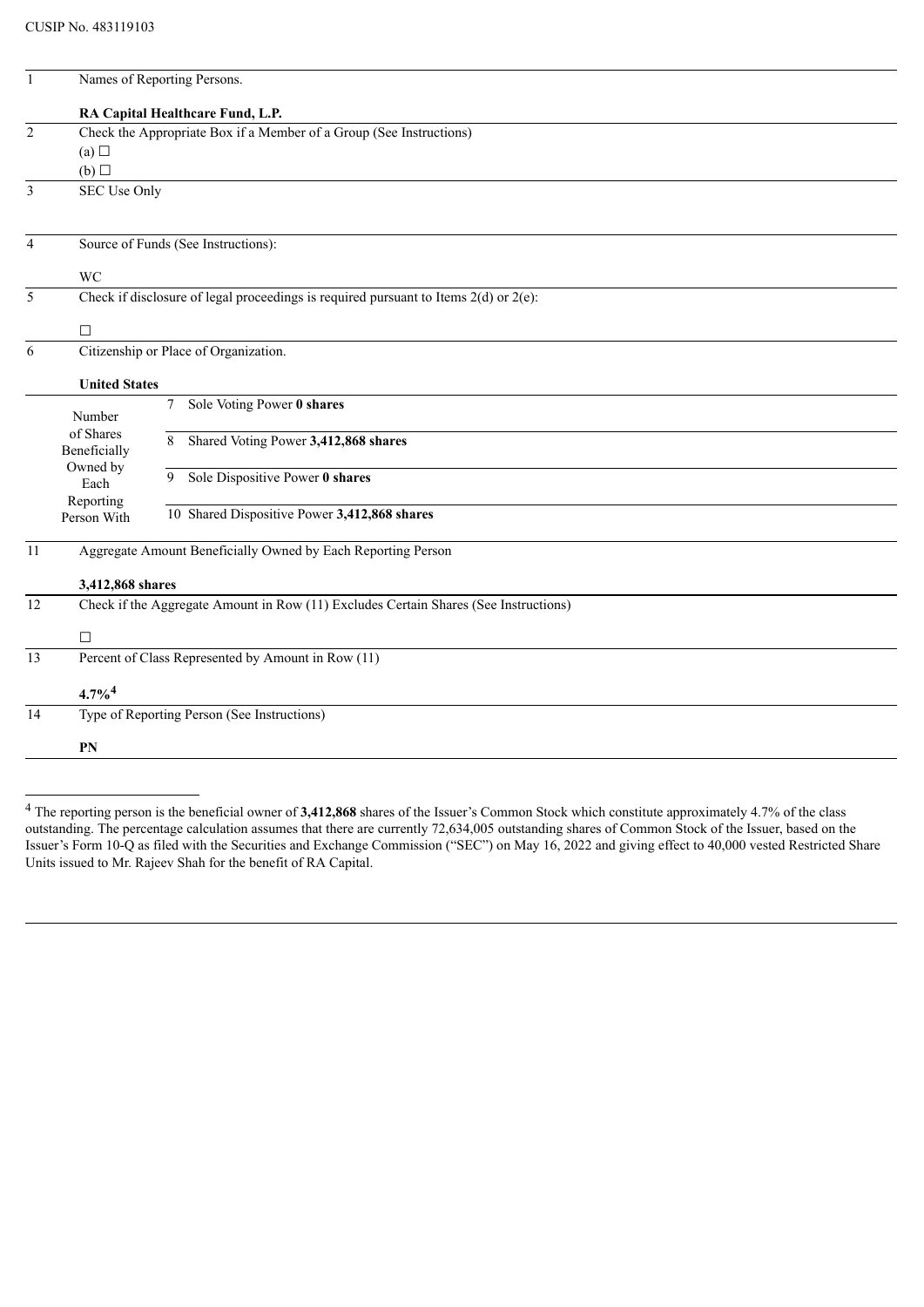### **SCHEDULE 13D**

### **Item 1. Security and Issuer**

Item 1 of the Statement is hereby amended and supplemented as follows:

This Amendment No. 7 amends and supplements the statement on Schedule 13D originally filed with the Securities and Exchange Commission (the "SEC") on February 14, 2018, as amended by Amendment No. 1 filed on October 5, 2018, Amendment No. 2 filed on March 13, 2020, Amendment No. 3 filed on October 25, 2021, Amendment No. 4 filed on April 1, 2022, Amendment No. 5 filed on May 25, 2022, and Amendment No. 6 filed on May 31, 2022 (the "Statement") by RA Capital Management, L.P., Dr. Kolchinsky, and Mr. Shah with respect to the common stock, par value \$0.001 per share (the "Common Stock"), of Kala Pharmaceuticals, Inc., a Delaware corporation (the "Issuer") and serves as the initial Schedule 13D for RA Capital Healthcare Fund, L.P. (the "Fund"). Unless otherwise defined herein, capitalized terms used in this Amendment No. 7 shall have the meanings ascribed to them in the Statement. Unless amended or supplemented below, the information in the Statement remains unchanged.

### **Item 5. Interest in Securities of the Issuer**

Item 5 of the Statement is hereby amended and supplemented as follows:

(a) and (b) See Items 7-11 of the cover pages and Item 2 above.

(c) Schedule A sets forth all transactions with respect to the shares of Common Stock effected during the past sixty days by any Reporting Person and is incorporated herein by reference.

(d) Not applicable.

(e) As a result of the transactions described herein, on June 3, 2022 each of the Reporting Persons ceased to be the beneficial owner of more than five percent of the Common Stock. The filing of this Amendment No. 7 represents the final amendment to the Schedule 13D and constitutes an exit filing for the Reporting Persons.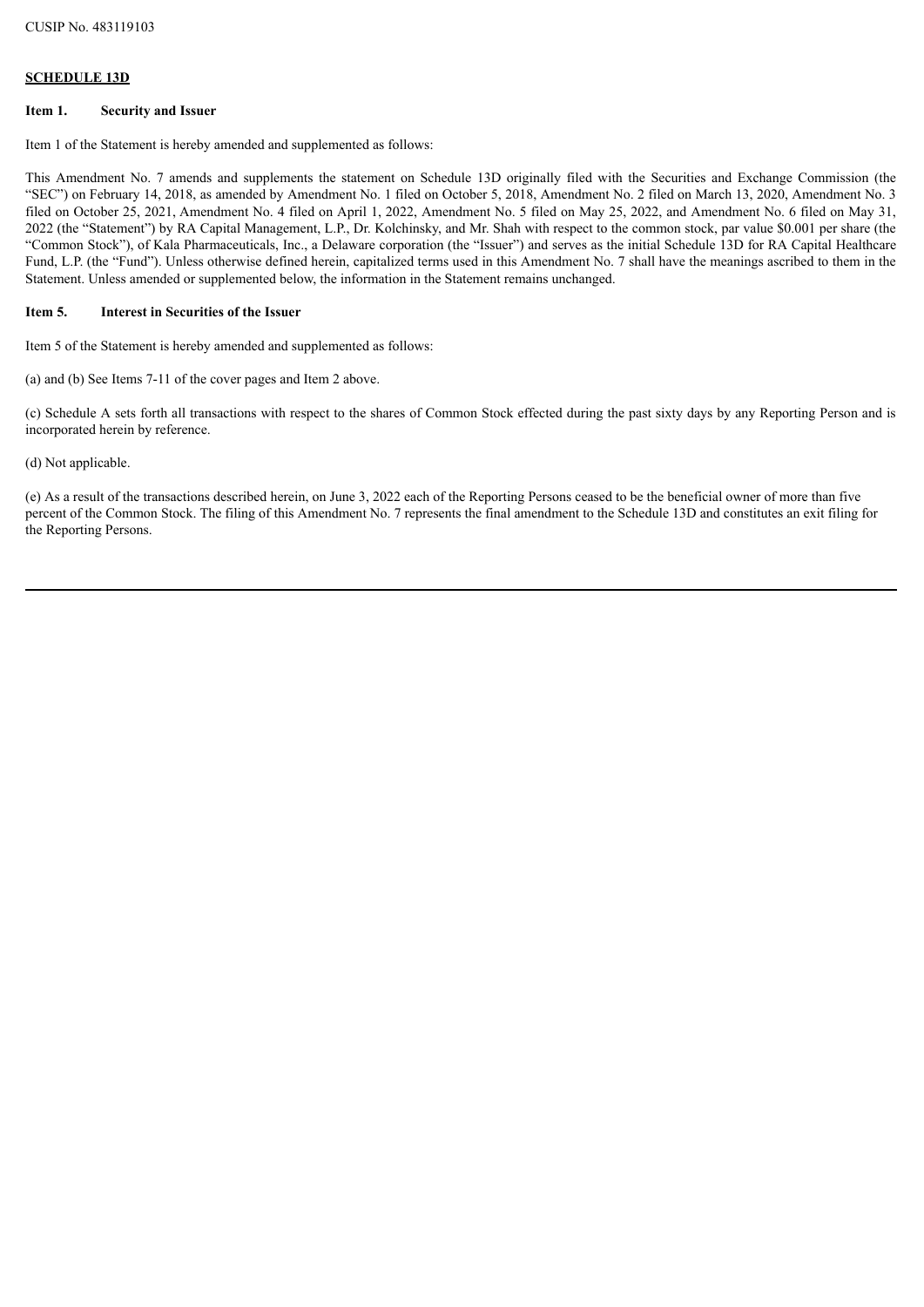## **SIGNATURES**

After reasonable inquiry and to the best of my knowledge and belief, I certify that the information set forth in this statement is true, complete and correct.

Date: June 3, 2022

RA CAPITAL MANAGEMENT, L.P.

By: /s/ Peter Kolchinsky Name: Peter Kolchinsky Title: Authorized Signatory

PETER KOLCHINSKY

/s/ Peter Kolchinsky

RAJEEV SHAH

/s/ Rajeev Shah

RA CAPITAL HEALTHCARE FUND, L.P.

By: RA Capital Healthcare Fund GP, LLC

- Its: General Partner
- By: /s/ Peter Kolchinsky Name: Peter Kolchinsky Title: Manager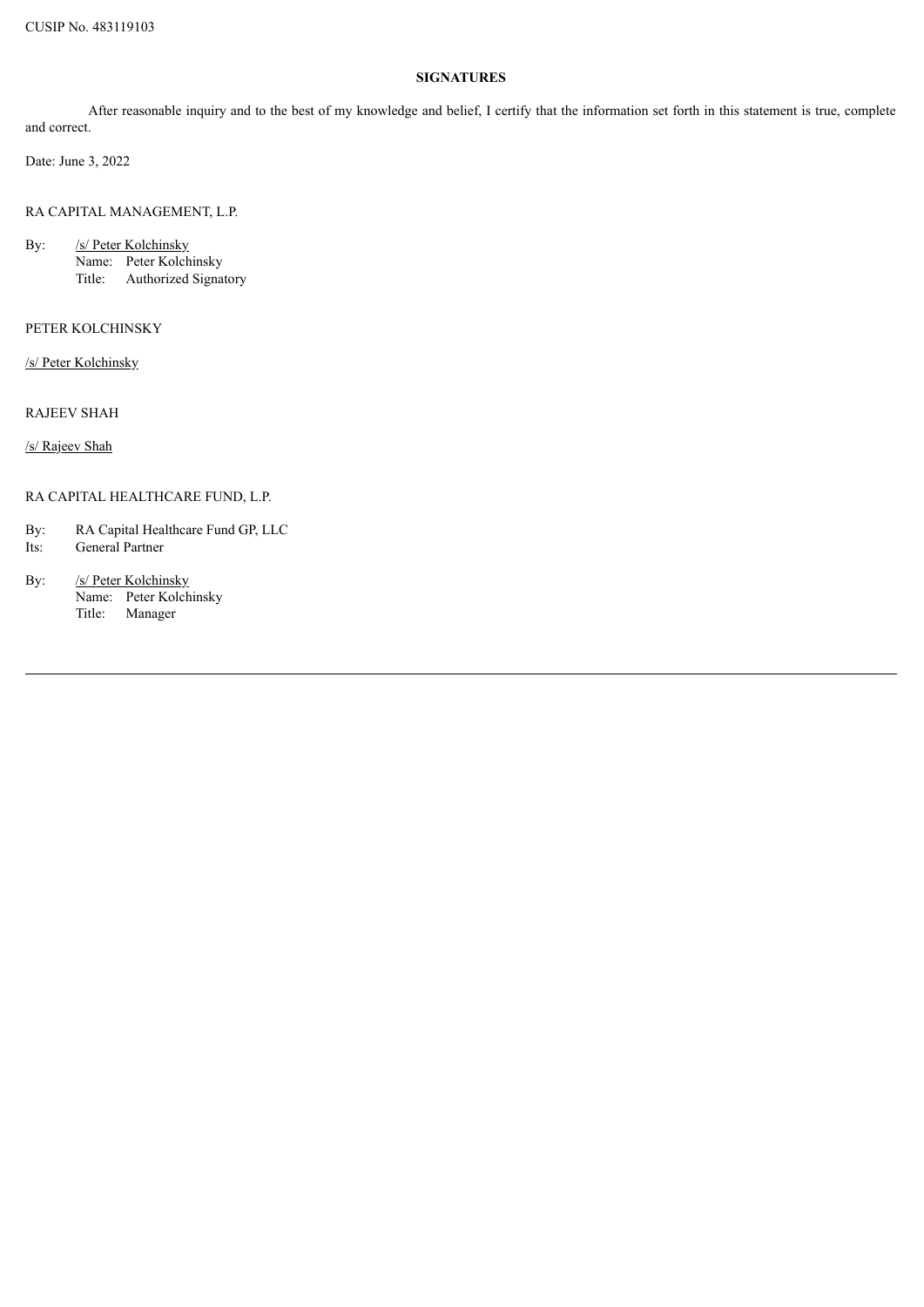# **Schedule A**

| Name                             | Date of<br>Transaction | <b>Number of Shares Acquired</b><br>/(Disposed) | <b>Transaction</b> | Price per<br><b>Share</b> |
|----------------------------------|------------------------|-------------------------------------------------|--------------------|---------------------------|
| RA Capital Healthcare Fund, L.P. | 06/01/22               | 531,921<br>Common Stock                         | Sale               | $$0.3572^5$               |
| RA Capital Healthcare Fund, L.P. | 06/02/22               | 750,000<br>Common Stock                         | Sale               | $$0.3578^6$               |
| RA Capital Healthcare Fund, L.P. | 06/03/22               | 1,500,000<br>Common Stock                       | Sale               | $$0.3551$ <sup>7</sup>    |

<sup>5</sup> This transaction was executed in multiple trades at prices ranging from \$0.35 to \$0.3658; the price reported above reflects the weighted average sale price. The Reporting Persons hereby undertake to provide full information regarding the number of shares and prices at which these transactions, and all other transactions reported in this 13D/A, were effected upon request to the staff of the Securities and Exchange Commission.

<sup>7</sup> This transaction was executed in multiple trades at prices ranging from \$0.355 to \$0.36035, the price reported above reflects the weighted average sale price

<sup>6</sup> This transaction was executed in multiple trades at prices ranging from \$0.355 to \$0.3648, the price reported above reflects the weighted average sale price.